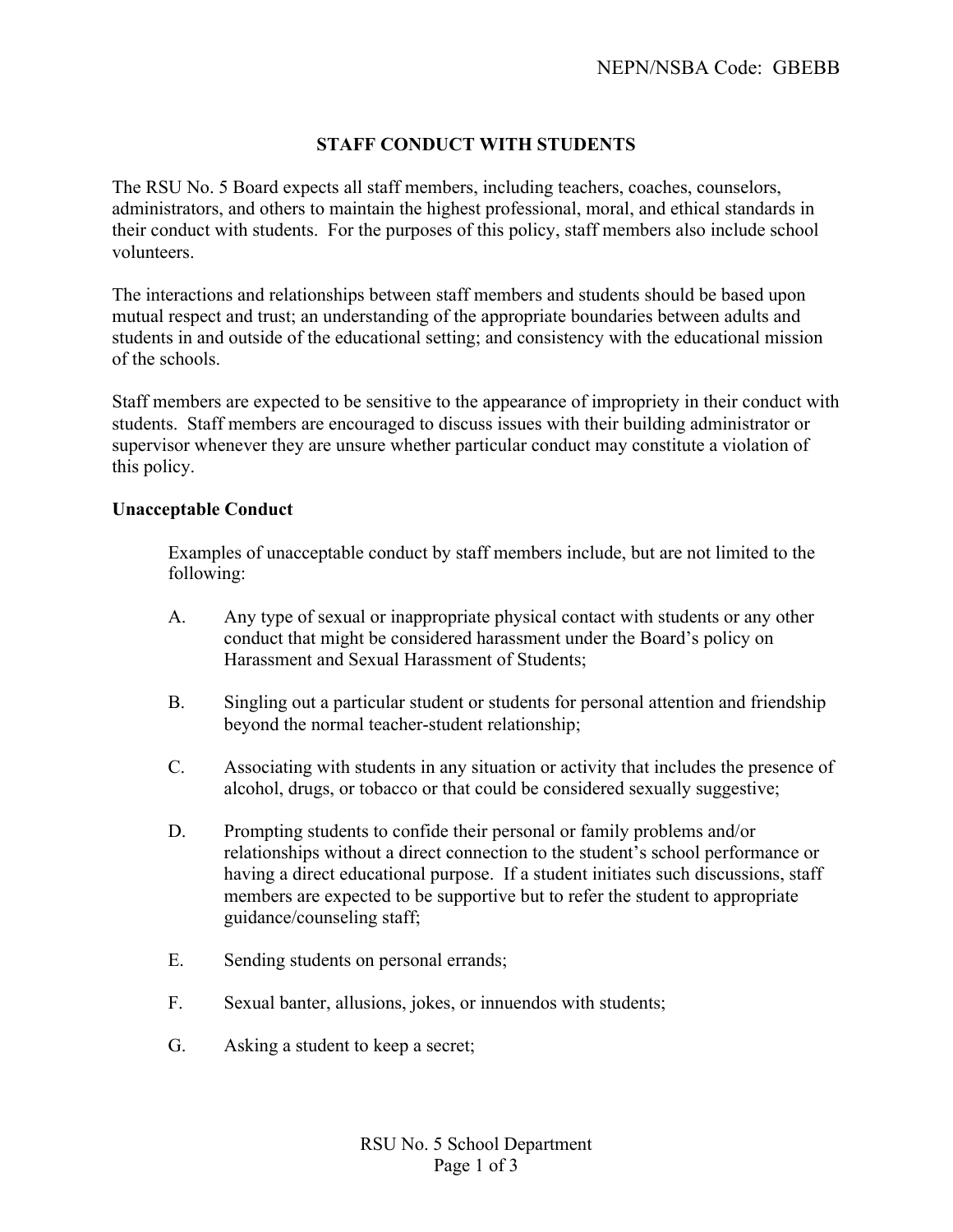- H. Disclosing inappropriate personal, sexual, family, employment, or other private matters to one or more students;
- I. Addressing students with terms of endearment, pet names, or otherwise in an overly familiar manner;
- J. Permitting students to address you by your first name, or in an overly familiar manner;
- K. Being alone with individual students out of the view of others without a specific educational purpose;
- L. Inviting or allowing students to visit the staff member's home without prior notification to the school administration and the students' parents; (see note below)
- M. Visiting a student's home, unless on official school business; (see note below)
- N. Maintaining personal contact with a student outside of school by phone, email, texts, Instant Messenger or Internet chat rooms, social networking websites, or letters (beyond homework or other legitimate school business);
- O. Exchanging personal gifts (beyond the customary student-teacher gifts); and/or
- P. Socializing or spending time with students (including but not limited to activities such as going out for meals or movies, shopping, traveling, and recreational activities) outside of school-sponsored events or except as participants in community activities. RSU No. 5 assumes no liability for such activities.

Note: It is understood that staff members who live in, or have friends in, the community and/or have children who have friends in the community may have reason to visit a student's home, or have a student visit at their home, without prior notice being given to school administration due to personal relationships, but no such visits or relationships should violate the spirit of this policy.

## **Reporting Violations**

Students and/or their parents/guardians are strongly encouraged to notify the principal if they believe a teacher or other staff member may be engaging in conduct that violates this policy.

Staff members are required to notify promptly the principal or Superintendent if they become aware of a situation that may constitute a violation of this policy.